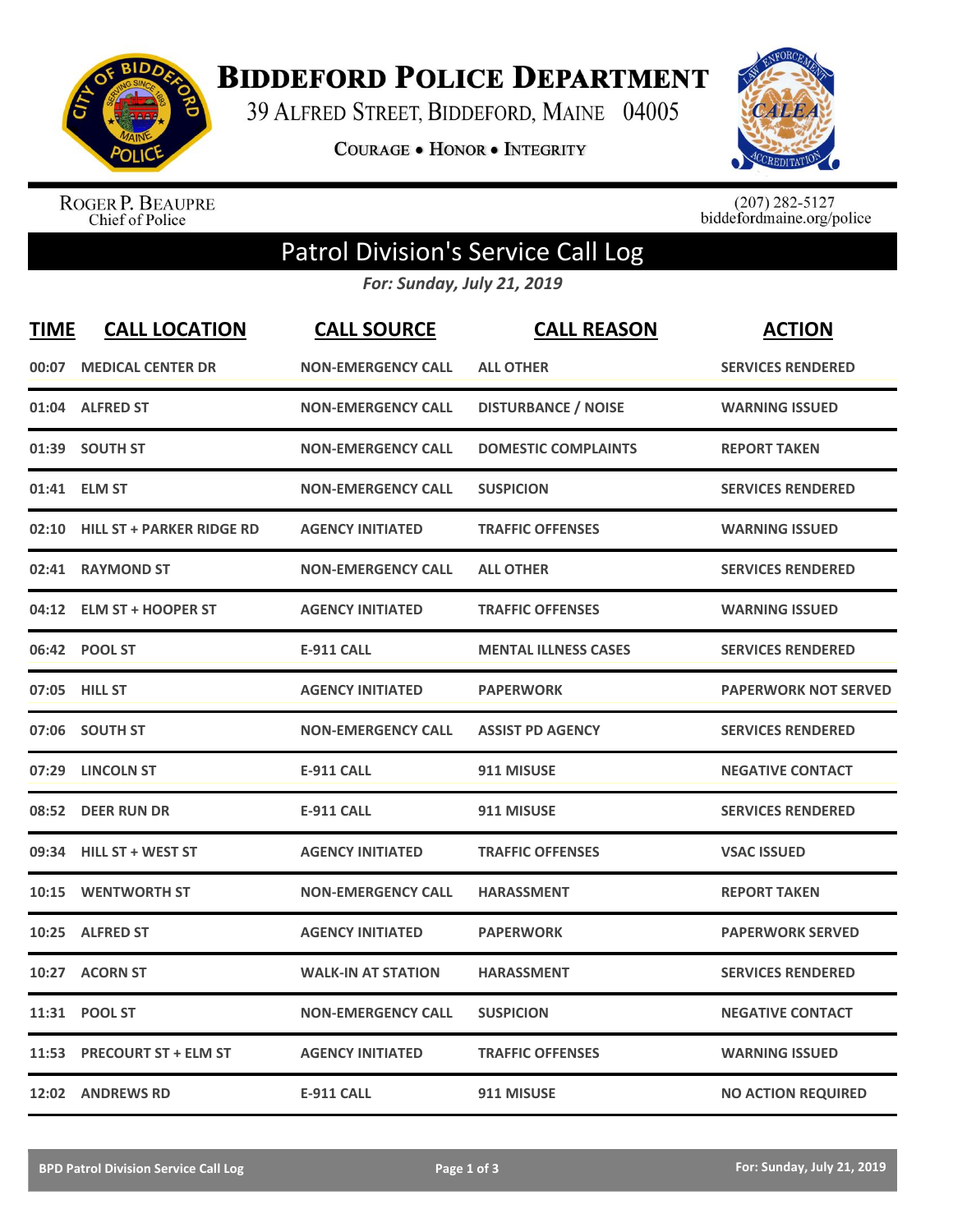| <b>TIME</b> | <b>CALL LOCATION</b>           | <b>CALL SOURCE</b>                                   | <b>CALL REASON</b>                                                      | <b>ACTION</b>             |
|-------------|--------------------------------|------------------------------------------------------|-------------------------------------------------------------------------|---------------------------|
| 12:07       | <b>BOULDER WAY</b>             | <b>NON-EMERGENCY CALL</b>                            | <b>CHECK WELFARE</b>                                                    | <b>SERVICES RENDERED</b>  |
|             | 12:09 POOL ST + BRIDGE RD      | <b>AGENCY INITIATED</b>                              | <b>TRAFFIC OFFENSES</b>                                                 | <b>WARNING ISSUED</b>     |
| 12:10       | <b>MARINER WAY</b>             | <b>E-911 CALL</b>                                    | 911 MISUSE                                                              | <b>NO ACTION REQUIRED</b> |
|             | 12:38 ALFRED ST + WEST COLE RD | <b>AGENCY INITIATED</b>                              | <b>WARRANT ARREST</b>                                                   | <b>ARREST(S) MADE</b>     |
|             | <b>CHARGE: WARRANT ARREST</b>  |                                                      | OFFENDER: DOMINIQUE NARVAEZ WILSON  AGE: 31  RESIDENT OF: BIDDEFORD, ME |                           |
| 12:56       | <b>MEDICAL CENTER DR</b>       | <b>NON-EMERGENCY CALL</b>                            | <b>ALL OTHER</b>                                                        | <b>SERVICES RENDERED</b>  |
|             | 13:25 BACON ST                 | <b>AGENCY INITIATED</b>                              | <b>CHECK WELFARE</b>                                                    | <b>NO TRANSPORT</b>       |
|             | 14:15 ALFRED ST                | <b>WALK-IN AT STATION</b>                            | <b>ARTICLES LOST/FOUND</b>                                              | <b>REPORT TAKEN</b>       |
|             | 15:34 ALFRED ST                | <b>WALK-IN AT STATION</b>                            | <b>ARTICLES LOST/FOUND</b>                                              | <b>SERVICES RENDERED</b>  |
|             | 15:40 BRISTOL ST               | <b>AGENCY INITIATED</b>                              | <b>WARRANT ARREST</b>                                                   | <b>ARREST(S) MADE</b>     |
|             |                                | CHARGE: UNLAWFUL POSSESSION OF SCHEDULED DRUG        | OFFENDER: MONICA MARIE DEVINCENT  AGE: 42  RESIDENT OF: NATICK, MA      |                           |
|             |                                |                                                      |                                                                         |                           |
|             |                                | CHARGE: UNLAWFUL POSSESSION OF SCHEDULED DRUG        | OFFENDER: SHELLEY ANN CHARTIER  AGE: 49  RESIDENT OF: WALTHAM, MA       |                           |
|             | <b>CHARGE: WARRANT ARREST</b>  |                                                      |                                                                         |                           |
|             |                                | CHARGE: OPERATING WHILE LICENSE SUSPENDED OR REVOKED |                                                                         |                           |
|             | 15:57 UNION ST                 | <b>NON-EMERGENCY CALL</b>                            | <b>CHECK WELFARE</b>                                                    | <b>NO VIOLATION</b>       |
|             |                                |                                                      |                                                                         |                           |
| 16:25       | <b>ELM ST</b>                  | <b>NON-EMERGENCY CALL</b>                            | <b>SUSPICION</b>                                                        | <b>SERVICES RENDERED</b>  |
|             | <b>16:31 MAIN ST</b>           | <b>NON-EMERGENCY CALL</b>                            | <b>DOMESTIC COMPLAINTS</b>                                              | <b>REPORT TAKEN</b>       |
|             | 17:01 WILSON ST                | <b>E-911 CALL</b>                                    | <b>CHECK WELFARE</b>                                                    | <b>SERVICES RENDERED</b>  |
|             | 17:13 MAY ST                   | E-911 CALL                                           | 911 MISUSE                                                              | <b>UNFOUNDED</b>          |
|             | 17:20 LAFAYETTE ST             | <b>NON-EMERGENCY CALL</b>                            | <b>ARTICLES LOST/FOUND</b>                                              | <b>SERVICES RENDERED</b>  |
|             | 17:31 PIERSONS LN              | E-911 CALL                                           | <b>ASSAULT</b>                                                          | <b>REPORT TAKEN</b>       |
|             | 17:41 MAPLE ST                 | <b>NON-EMERGENCY CALL</b>                            | <b>CHECK WELFARE</b>                                                    | <b>SERVICES RENDERED</b>  |
|             | <b>18:03 BRADBURY ST</b>       | E-911 CALL                                           | <b>DOMESTIC COMPLAINTS</b>                                              | <b>REPORT TAKEN</b>       |
|             | <b>18:15 MAIN ST</b>           | <b>NON-EMERGENCY CALL</b>                            | <b>DOMESTIC COMPLAINTS</b>                                              | <b>SERVICES RENDERED</b>  |
|             | <b>18:46 MAIN ST</b>           | <b>NON-EMERGENCY CALL</b>                            | <b>DRUG</b>                                                             | <b>NEGATIVE CONTACT</b>   |
|             | 18:58 ELM ST                   | <b>NON-EMERGENCY CALL</b>                            | <b>TRESPASSING</b>                                                      | <b>UNFOUNDED</b>          |
|             | 19:01 ORCHARD ST               | <b>E-911 CALL</b>                                    | 911 MISUSE                                                              | <b>NO ACTION REQUIRED</b> |
|             |                                |                                                      |                                                                         |                           |